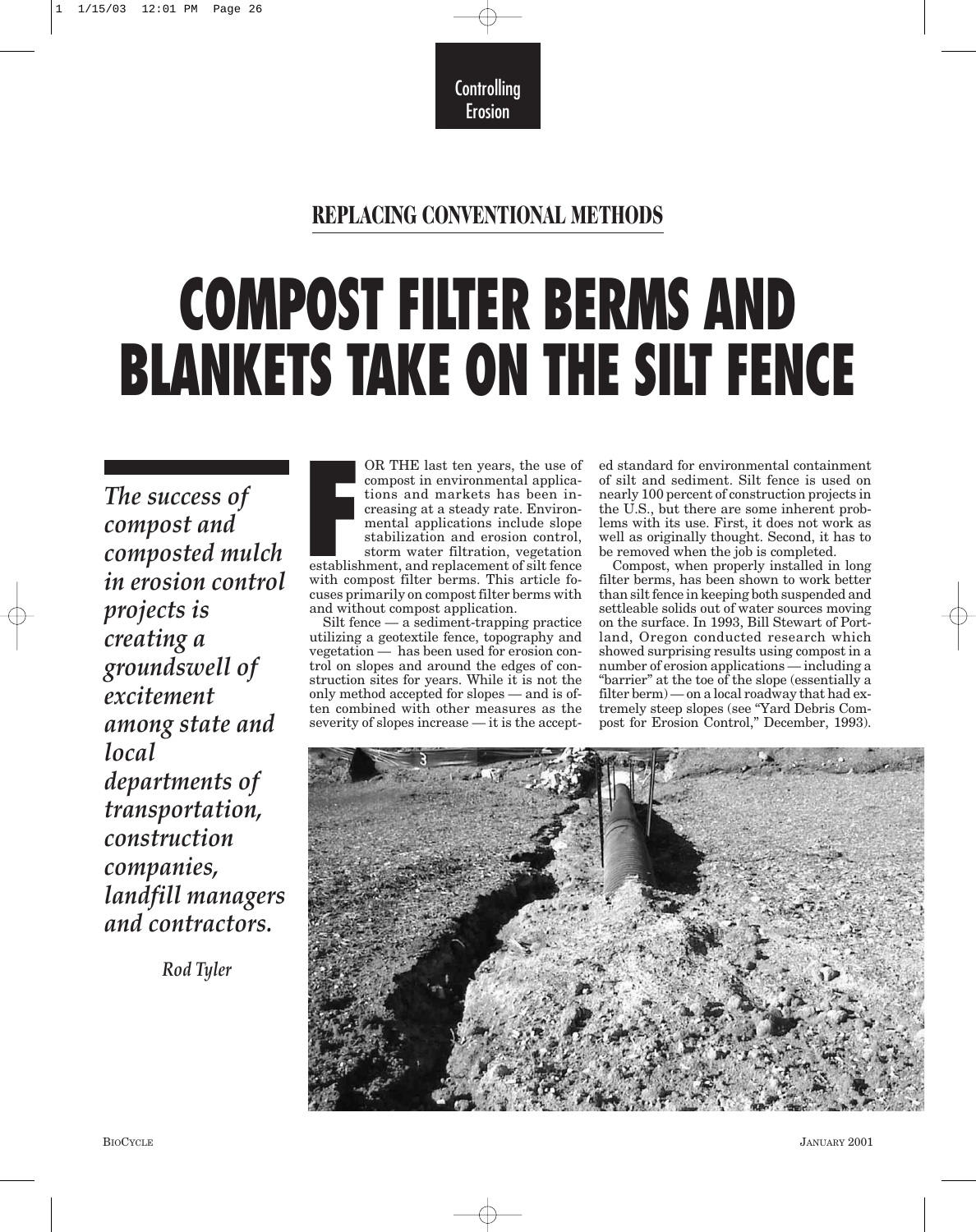The research showed how ineffective the silt fence was in containing solids. On a 34 percent slope, total settleable and suspended solids in the water that passed through the silt fence was 32 ml/L and 26,000 ml/L, respectively versus the compost barrier (made from mixed yard trimmings) at 2.6 ml/L and 1,300 ml/L, respectively.

In 1994, the Maine Waste Management Agency tested compost in Kennebec County to determine if the erosion control results were predictable. This was followed in 1996 with Clyde Walton from the Maine Department of Transportation (DOT) becoming one of the first to specify compost filter berms on DOT projects. In 1997, the U.S. Environmental Protection Agency recognized the use of compost for erosion control — and specifically the use of filter berms — to reduce environmental problems associated with erosion. California's DOT, CalTrans, has been working on many projects for the last ten years and now has a very progressive program.

Until the advent of blower trucks, accessibility and efficient application of compost or composted mulch was hard to achieve. Manual application on 2:1 slopes would be nearly impossible. Application of filter berms around construction sites would require a Bobcat, loader or other equipment and would simply be less efficient. Now that a more optimal application method is available — combined with the positive results from trials and actual jobs — compost filter berms are positioned to be an effective competitor.

Compost filter berms have the following advantages: Amends native soil, assisting in vegetation establishment and can be easily incorporated when the job is completed; Can apply in areas where water has already accumulated; Can apply in any direction or configuration or adjust to outlines of areas; Lower cost than silt fence and more effective in

removing sediment and preventing phosphorus and other chemical leaching, thus cleaning up waterways; More effective at removing chemical compounds from runoff; and Compost is an annually renewable resource, all organic, and 100 percent natural. Silt fences, on the other hand, are less effective at containing suspended and settleable solids, are hard to keep up during construction projects and are often left on site after construction, which is unsightly. They also are a nonrecycled material that needs to be disposed.

### **FILTER BERM AND "COMPOST BLANKET" COMBO**

When filter berms are used in combination with slope protection via a layer of compost or composted mulch (compost blankets), minimal erosion can be expected. Filter berms reduce the speed of water flowing on a given slope, which reduces the speed of soil particles tumbling down. Overall displacement of other soil particles is reduced. Many applications have placed a series of filter berms down the slope, which has worked well to slow the water long enough to reduce erosion.

Soil particles are normally round and roll easily once displaced by water. As they gain speed and momentum, they displace other soil particles which channel together in faster moving water, creating small rills. Rills lead to channels and channels lead to gullies. A layer of compost or composted mulch applied to the slope acts like a "wet blanket" or a "wet deck of cards" scattered randomly over the surface that prevents the soil from rolling or gaining this momentum.

A secret of success in the field is making sure that water is not able to get under the blanket at the top of the slope. If water gets under the layer of compost, and if the slope is steep, you can expect erosion and the compost or composted mulch will float away.

Compost filter berms amend native soil, assist in vegetation establishment and can be easily incorporated when the job is done.



**At a field trial that tested both a compost filter berm at the top of the slope and compost applied to the slope, a portion of the berm was destroyed during installation of the guardrail (far left). A Band-Aid approach — blowing compost on the slope and repairing the berm (left) was done with minimal equipment and no damage to other areas of the slope.**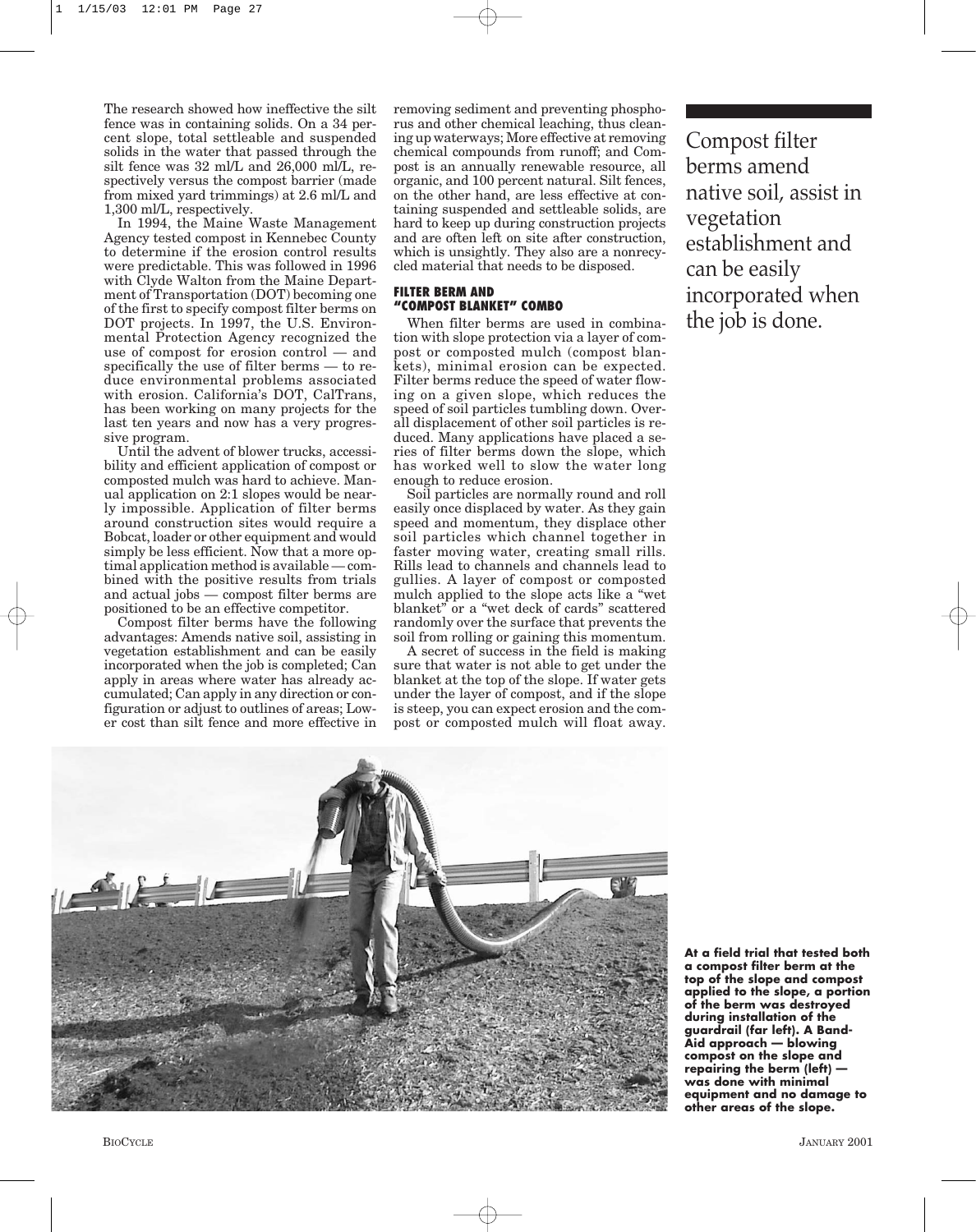Organic materials help water infiltrate into the soil underneath, which is crucial to new seedling germination when vegetation needs to be established on the slope.

However, by having a filter berm at the top of the slope and keeping the compost layer continuous over the "shoulder" of the slope, the water will hit the slope and ride all the way to the bottom on top of the blanket of organic materials.

Because organic materials are more flexible, lighter, and absorb more water than soils in general, they also aid in helping water infiltrate into the soil underneath. For vegetation establishment, this is crucial to new seedling germination.

Depending on the charge for installation and the cost of local compost or composted mulch products, filter berms are competitive and thus cost is not a real barrier to their use. In a study conducted in South Carolina with one of the very largest builders, it was determined that silt fence would cost about \$1.50/linear foot installed, versus \$1.80/linear foot for compost filter berm installation on flat surfaces.

In many markets, the cost of compost application matches the cost of the product. For instance, compost priced at \$20/cubic yard (cy) would cost \$20/cy for application. Many blower truck operators simply double the price of materials to arrive at an installed cost for organic materials. This is a good rule of thumb to use. When calculating the amount of compost or composted mulch required, it was determined that one cubic yard provides 20 linear feet of filter berm one foot high and two feet wide. This size is adequate for the majority of silt fence replacements, which are actually demarcations of the work zone itself. Much of the silt fence installation, when performed on flat ground, is simply to show the perimeter of the active work zone.

#### **FIELD REPORTS**

Four field projects have been completed recently that focus on the principal objectives outlined earlier: reducing erosion on slopes using compost blankets and installing compost filter berms instead of silt fences.

*Richmond, Virginia*: A project was coordinated in Richmond with the Virginia Department of Transportation (VDOT) to determine the effectiveness of compost for mulch and as filter berms. The site chosen by VDOT was to be a true challenge for vegetation establishment. "We wanted to use a worst case scenario to try the materials," says Ken Orstaglio of VDOT. "This particular site was a problem for us due to the steep slopes and the sandy, highly erodible soil. We only regret we did not try seeding at the time of application. That is on our wish list of next projects, which we are now planning."

VDOT did not want to use filter berms alone because it had already seen the heavy erosion without protecting the slope and did not want to incur more repair costs. Besides, when slopes are so severe, more than filter berms are needed for best protection.

Four compost materials were used in two different applications (two-inch and fourinch application depths) for a total of eight treatments. The treatment areas ran the en-

tire length of the slope. A one-by-two-foot compost filter berm ran along the entire treatment area. The yard trimmings-based composts were applied with a Finn blower truck. Four different variations of compost were used: a two-inch minus, a half-inch minus that was heavy on brush and light on grass, a half-inch minus reground leaf compost and one-inch minus recycled and reground screening overs. The overs were rather coarse and a little on the larger side, but seemed to work adequately in the blower trucks.

Results were similar for all four treatment areas, with no noticeable erosion of soil on any of the applications. The one exception was where a road crew installing a guard rail drilled holes in the filter berm to let water that had accumulated drain quickly. In the process, water got under the compost blanket, causing some erosion. The berm was repaired and more compost was applied to the slope. The final determination based on the four materials used on the slopes was that the two-inch application rates provided enough protection to reduce erosion to acceptable levels. From a visual perspective, all composts worked equally well because they allowed the water to travel on top (by creating an interlocking cover) and prevented round soil particles from gathering momentum.

The two-inch application rates are competitive when repair costs experienced on traditionally treated severe slopes are factored into the comparison. The costs of repair involve bringing in more heavy equipment for regrading, hydroseeding and even the application of more straw. Some sites in Virginia have been reworked several times. "Cost comparisons with existing erosion control methods may not be telling the whole story," says Orstaglio. "Vegetation establishment is one budget and maintenance is another. We can substantially impact the maintenance budget if we can keep from reseeding some of these problem areas for many years in a row." He believes that working compost into the slopes prior to seeding will help increase organic matter and result in more permanent vegetative cover.

The VDOT plans to conduct more trials, and they have a project pending in the Tidewater area that will include compost in the bid specifications. "That will give us good feedback to judge what kind of numbers to expect from contractors who will provide this new service," he adds.

*Columbus, Ohio:* Harry Kalipolitis with the Ohio EPA (OEPA) in Columbus is responsible for field monitoring of controls installed for sediment and runoff at construction sites. Jet Mulch, a company expanding into compost filter berm and compost blanket installation, approached Kalipolitis about performing a trial on a problem area. They jointly selected a new construction site near a WalMart that served to show how the installation of compost filter berms and compost blankets worked (using a three-quarter-inch minus yard trimmings compost).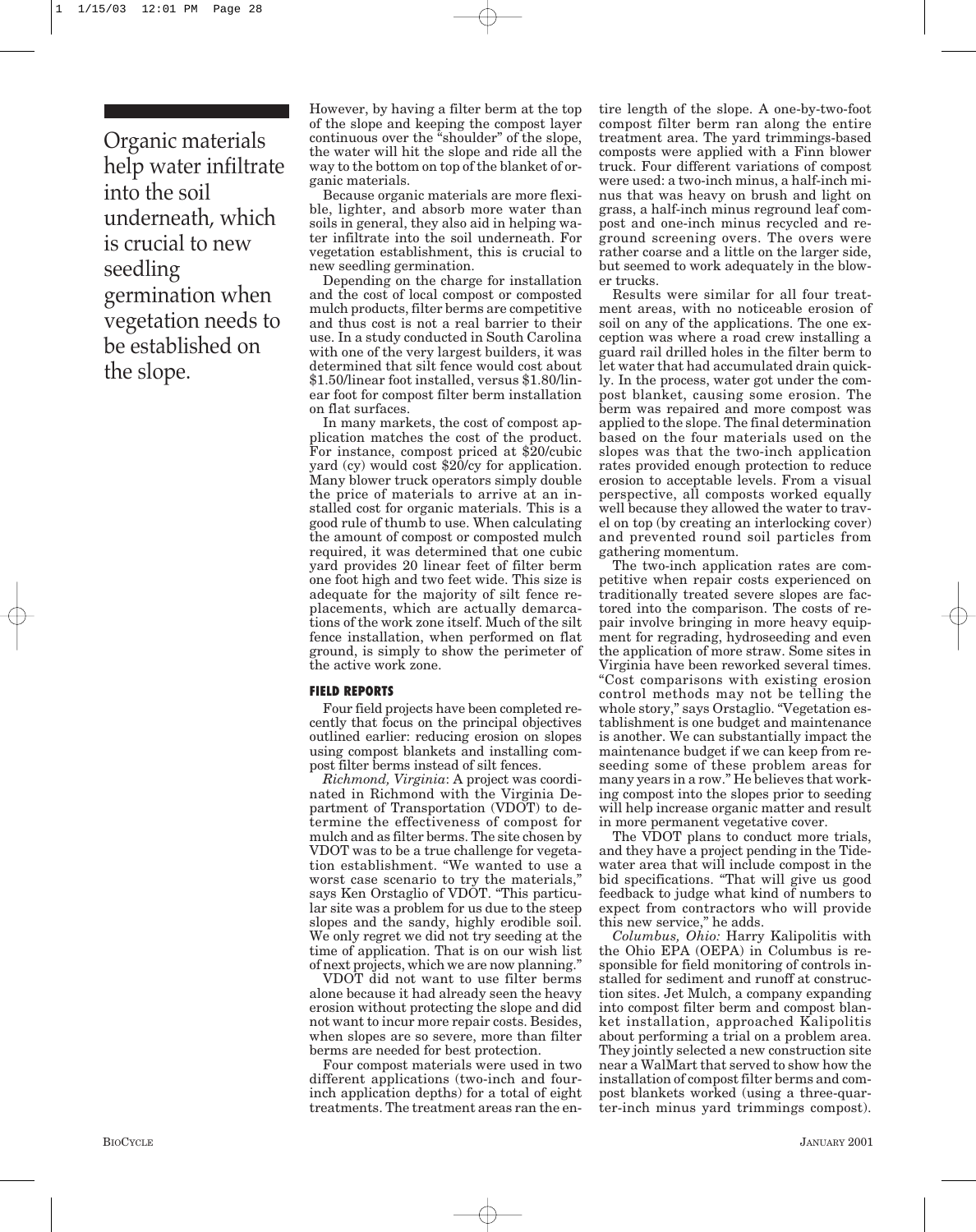The project was started September 5, 2000 and ended recently as construction of the final buildings on site were completed.

Kalipolitis was surprised about the berms' ability to retain water on site and then have it seep through slowly. "We still have concerns about concentrated flow areas, like channels," he says, "but for sheet flow, all of the demonstrations seemed to work very well with compost filter berms and compost blankets." Concentrated flows come down the slope perpendicular to the berm and have the most force. Areas of impact are identified by the site engineer prior to installation of a berm or silt fence. To minimize impact from concentrated flows, installers can invert the compost filter berm in a "V" shape going up the slope so that water is channeled off at the point in the V at 45 degree angles. Other installers have used a series of V or horseshoe-shaped berms in the direction of the flow to slow down the water.

Compost also may have an advantage over silt fences and straw in cold weather. "Many people ask about what applications they can use for erosion in the winter," explains Kalipolitis. "They find that tackifier — the gluey substance used to stick the paper fiber and seed to the slopes — does not work as well in cold winter months. And any water-requiring process could be impeded by frozen conditions or equipment. The compost filter berms and compost blankets work even in cold weather. Straw is hard to crimp in when the ground is frozen and the only other alternatives are netting or erosion cells, which raise costs significantly."

*Sun City, South Carolina:* Del Webb, a large developer, ran several tests in Sun City using compost for erosion control and filter berm replacement. In one project, the company is building up to 500 houses/year, with a total of 6,000 houses. The state requires that silt fence be properly installed around each new construction phase.

One-foot high by two-foot wide berms were installed and seemed to hold up well in most areas. In a few cases, where the berm became damaged from traffic or equipment, Del Webb fixed it by adding a small amount of compost with a Bobcat.

The final analysis of the filter berms at Del Webb is that they work well enough to consider using them in all future construction. The company is analyzing costs and has asked to move to the next stage — using filter berms for construction of a new neighborhood. Installation will be an excellent test to determine how the berms hold up through an entire project rather than just for a couple of months. Another application at Del Webb is the use of compost for seeding in replacement of hydroseeding or sodding.

*SWACO Landfill, Columbus, Ohio:* A project at the Franklin County Solid Waste Authority (SWACO) landfill in Columbus is testing use of composted screened overs from a yard trimmings composting facility for slope stabilization. "The reprocessed overs used for erosion control on landfill slopes is an ideal application for these ma-

terials," says Tom Kurtz, a partner in Kurtz Bros., Inc. in Columbus and Cleveland, Ohio, which supplied the overs. "We have been searching for five years for an application like this because getting plastic out of the overs is just challenging and expensive. There should be no issues with minimal contamination from plastic here on the landfill slopes."

The trial, which took place in early December, was conducted using the installation services provided by Jet Mulch. A filter berm made from overs was installed at the top of the slope and another one at the end of the test area, which measured about 75 feet by 100 feet. A blanket made from composted overs, applied about two to three inches deep, connected the two berms. From the lower elevations, the trial area looks like a black postage stamp. "If this works well, we can use the trucks to install the berms, but we will probably go with a heavier application on the slopes and use our dozers here on site for that," says Rick Dodge, landfill manager.

#### **DEVELOPING SPECIFICATIONS**

Silt fence isn't actually specified in many erosion control bids. Instead, the contractor has to submit an erosion control or water discharge plan that calls for some recognized method to reduce erosion. Silt fence, because it is so common, is the leading tool used to respond. When contractors put compost filter berms or compost blankets into their plan, the officials have to determine if this tool is acceptable. Brett Bergefurd, urban conservationist for the Franklin County, Ohio Soil and Water Conservation District (SWCD), first saw filter berm information in the U.S. EPA documents created in 1997. "At the time, it appeared to be great stuff and we were very interested in it, but nobody around here had any projects to review in the field," says Bergefurd. "We needed more demos and examples to analyze and make sure they worked as depicted."

Bergefurd and Kalipolitis of Ohio EPA are in the process of rewriting the *Rainwater and Land Development Guide — Ohio's Standards for Storm Water Management, Land Development, and Urban Stream Protection*. This guide is used for referenced control measures of sediment, runoff and water movement (e.g. basins, traps, silt fence, drain inlet protection) on any commercial construction in Ohio. They are considering inclusion of compost filter berms in the revision of the guide — which currently includes only one-and-a-half pages on mulching, with no recommendations on using compost. In terms of slope stabilization, the specifications for mulching listed in the handbook are straw, hydroseed, wood cellulose fiber, mulch netting, asphalt emulsion and synthetic binders.

Even though a material such as compost may not be specified, it can be approved as an acceptable alternate if it is proven on a local basis. Alternate specification language has been made available to Ohio for

"We can substantially impact the maintenance budget if we can keep from reseeding some of these problem areas for many years in a row," says Ken Orstaglio of VDOT.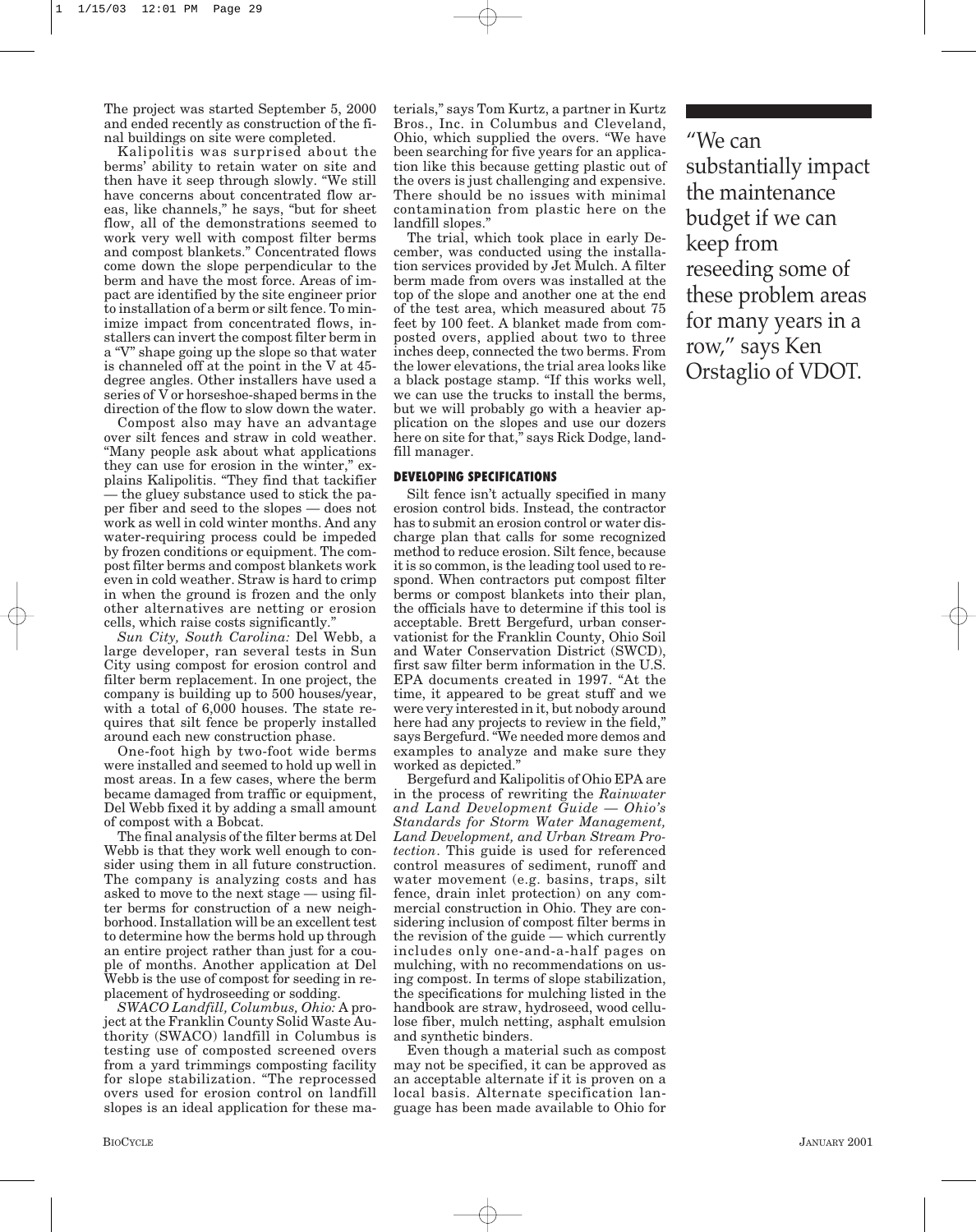

its handbook revision. "We are happy to have this language in specification format, especially during this critical time of rewriting these handbooks for all types of storm water control," says Bergefurd. "The applications we have seen in coordination with Harry Kalipolitis and the Ohio EPA, and recently at the landfill, indicate enough successes on local projects to warrant serious consideration for the applications of these materials in a number of differing erosion settings."

Other states, including Texas, Connecticut, Maine and California, already have compost specifications in their handbooks. Texas has published specifications for its **In the Virginia trial, it was determined that the two-inch compost application rates were enough to reduce erosion to acceptable levels.**

purchase of general use compost, compost manufactured topsoil, and compost filter berms (see www.dot.state.tx.us/insdt dot/orgchart/des/landscape/compost/topsoil.htm).

## **ISSUES AND ROADBLOCKS**

Silt fence and hydroseeding have been the standard erosion control methods over the last ten or 20 years. Lack of awareness about compost filter berms and compost blankets in many local areas is a leading roadblock to rapid future development.

Training and education are critical to moving compost use in this sector forward. A handful of states have active programs, including research and field demonstration projects. In 2000, the U.S. Composting Council received a grant from the U.S. EPA to promote compost use by state departments of transportation in landscaping, turf management, erosion/sediment control and other environmental applications.

In states that have annual printing of specification books for DOT or other agencies, compost use needs to be automatically included with the appropriate drawings. Finally, nothing substitutes for field projects demonstrating the value of what has been discussed above. The field projects we coordinated helped us learn first hand about the issues, roadblocks and politics involved.

*Rod Tyler is the owner of Green Horizons, a consulting firm outside Cleveland, Ohio and can be reached at rodndon@gte.net. He thanks the people and companies enabling these field demonstrations to be conducted. A portion of this material was presented by Tyler at the Y2K Composting in the Southeast Conference in October, 2000.* 

**JOURNAL OF COMPOSTING & ORGANICS RECYCLING** 419 State Avenue, Emmaus, PA 18049-3097 610-967-4135 For more information, visit:<http://www.biocycle.net> Reprinted From: January, 2001